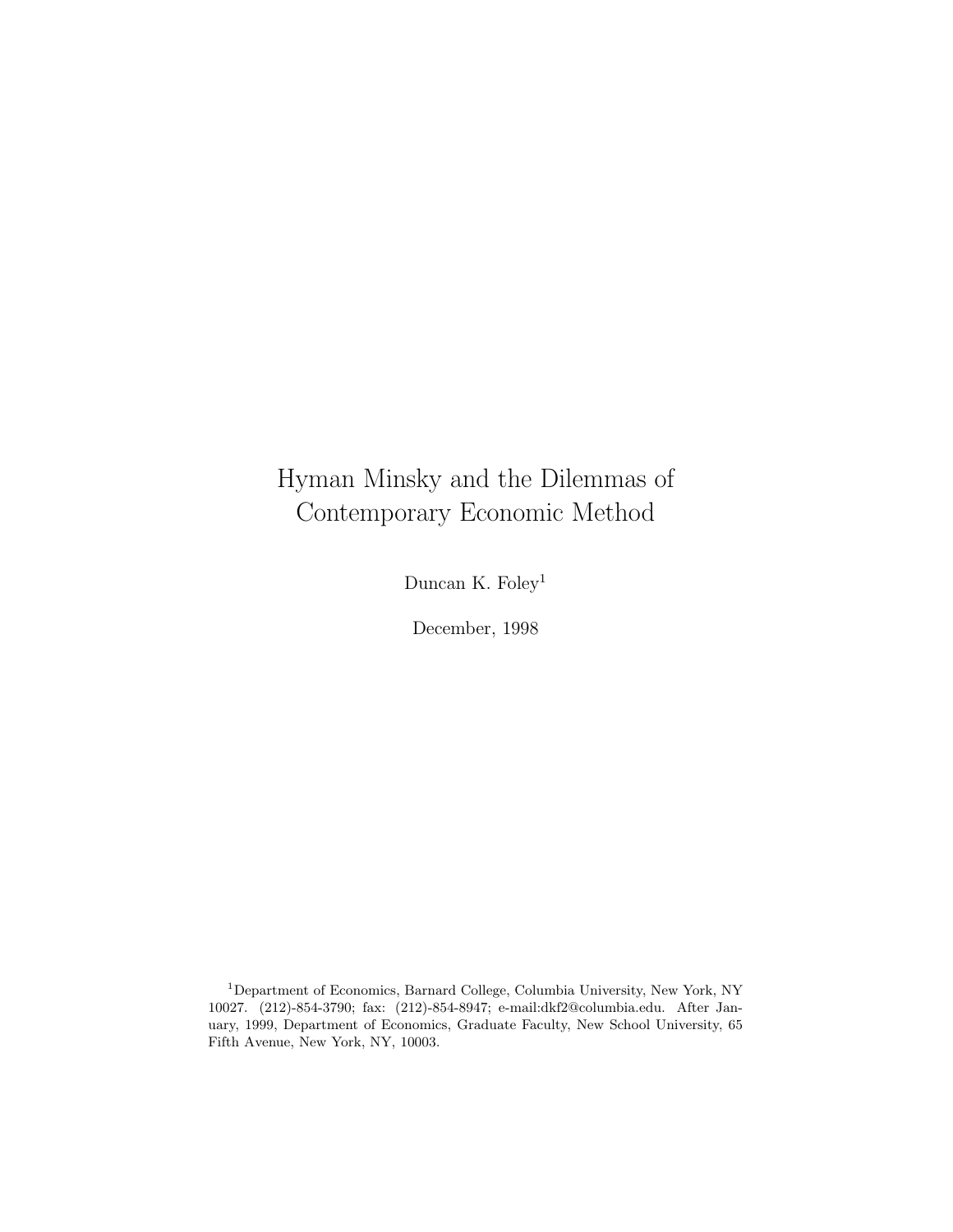#### **Abstract**

Minsky's influential work on financial fragility grows out of a recognition of the pivotal role financial markets and institutions play in converting liquid general claims to undifferentiated output into illiquid, risky, long-lived investment projects. This process requires savers, investors and intermediaries to value the prospective profit of particular investments in historically unique circumstances. Contemporary economic methodology, on the other hand, sees statistically repeatable observed events as the operational equivalents of the abstract variables of mathematical models of economic behavior. The attempts of Minsky and his followers to express his vision in the language of mathematical and econometric modeling founder on the incompatibility of these two points of view. The inescapable relevance of Minsky's ideas to the understanding of world political economic developments challenges us to expand received notions of scientific method applied to economics and economic data.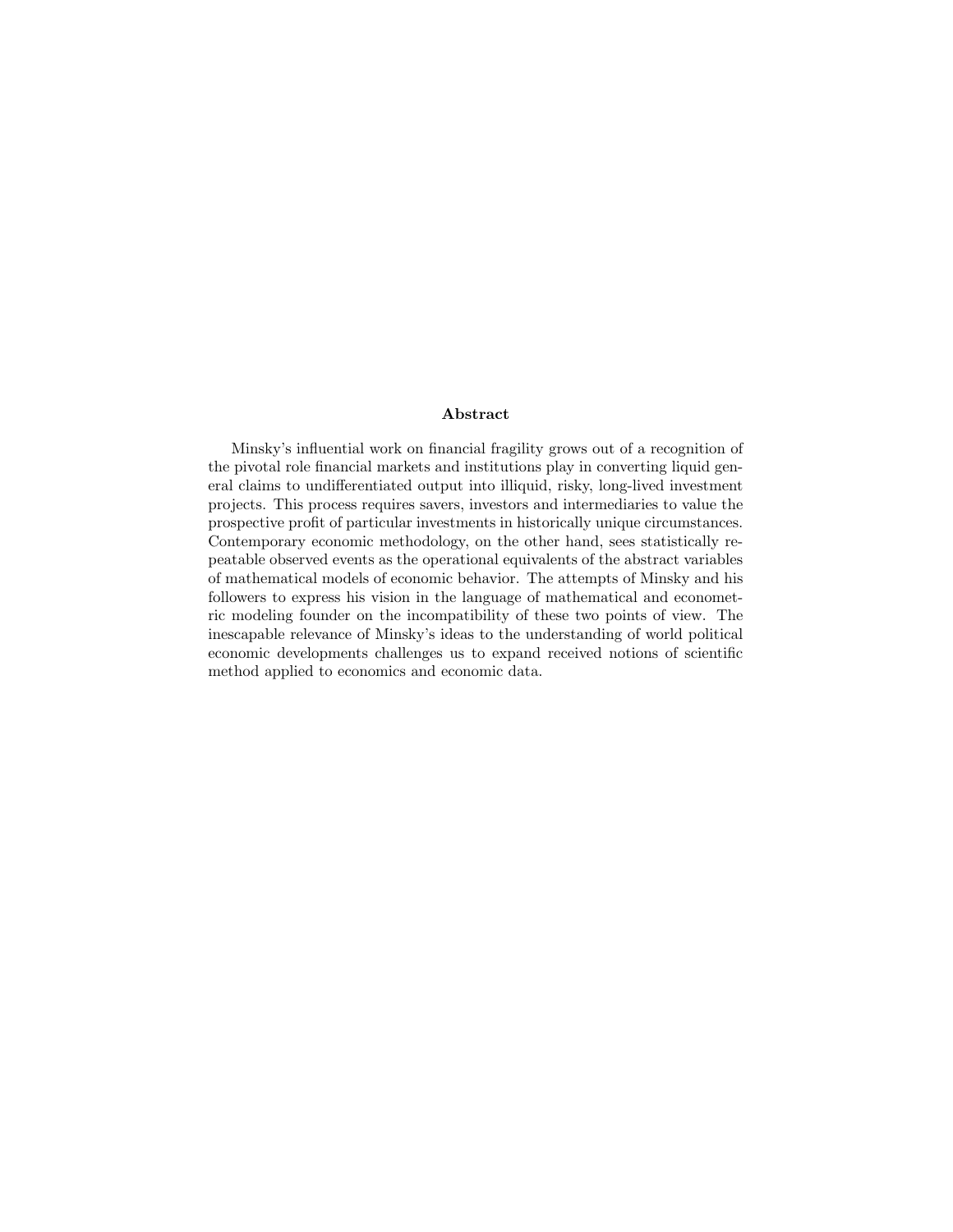### **1 Introduction**

Hyman Minsky's work on financial fragility and the political economy of instability in advanced capitalist economies has had more influence in the policymaking and financial communities than among academic economists. This fate of Minsky's thought raises some basic questions about contemporary economic methodology, particularly the relations between economic theory, mathematical models, and statistical estimation. Minsky, in pursuing seriously the project of understanding the dynamics of contemporary capitalist society, ran into fundamental limitations of contemporary economic modeling technique. Given Minsky's strong quantitative training and the nature of his early work in economics, his refusal, often remarked upon, to develop a rigorous mathematical model to express his ideas about financial instability is a sharp reminder of the limits of our current methods. The fertility of Minsky's insights and the resonance they met in the practical worlds of finance and policy-making suggest that the examination of Minsky's work offers a valuable critical perspective on modern economic method. Minsky himself was aware of these dilemmas, and refers to them from time to time in explicating his ideas (for example, Minsky, 1989), but never, I think, systematically addressed the methodological crisis inherent in his work, nor did he put forward an explicit methodological alternative.

Contemporary economics is a distinctive branch of statistical social science. Statistical social science, in turn, is an attempt to adapt the methods of experimental and observational physical sciences to the analysis of data generated in the course of human social interactions. Both the general attempt to apply the methods of physical science to social data through the use of statistics, and the specific attempt of economists to provide a rigorous theoretical foundation for social statistical models raise subtle and unresolved philosophical questions, on which Minsky's work on financial dynamics shed a powerful, if harsh, light.

At their root these problems involve the limits of statistical analysis to data generated by repeated similar events and the difficulty of representing dialectical transformations of systems mathematically. The phenomenon of financial fragility and its impact on the political economy of contemporary capitalism raise these problems in a particularly poignant form. Finance mediates the inescapable gap between an imperfectly imagined future and an inadequately equilibrated present that is inherent in the reproduction of capitalist economic life. While this mediation as a general phenomenon is a predictably repeated event, it always takes place in historically specific circumstances of changing technology, mores and beliefs, so that the underlying process is in statistical terms inherently nonstationary. Historical financial data thus carries at best a limited amount of information about the present. Furthermore, financial institutions, markets, and instruments are historically highly fluid and adaptable. The financial response to disequilibrating shocks takes the form of transformation and innovation of institutions and instruments as often as it takes the form of the re-pricing of existing securities. The rapid evolution of U.S. financial instruments and practices in the 1970s and 1980s, in response to the crises Minsky analyzed with such penetration, is a dramatic example. But contemporary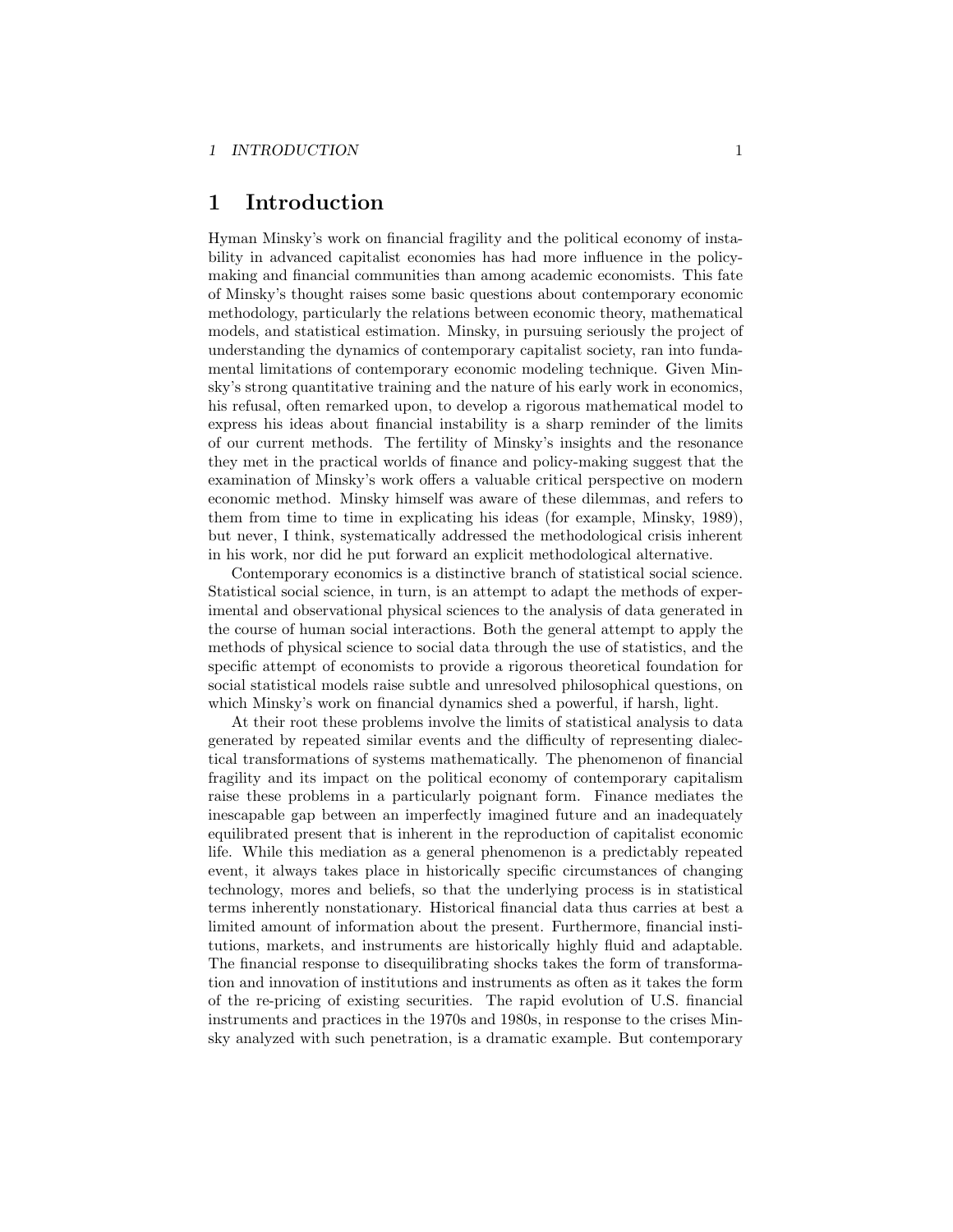#### 2 HOW IT IS OUT THERE 2

techniques of mathematical economic modeling presuppose a stable framework of traders, tradable commodities and assets.

Thus the difficulties Minsky and his followers encounter in formalizing the Minskian world view in mathematical and econometric models reflect not merely technical mathematical and econometric problems, but fundamental philosophical limitations. Since the problems of financial fragility and instability Minsky identified and worked on continue to grow in importance as they reappear on a global scale, and since Minsky's work has evident scientific value in organizing our understanding of these issues, these limits pose an important historical challenge to received economic method.

# **2 How It Is Out There**

Economics studies the way human beings organize themselves to provide for their material needs and wants. As a human and social science, economics must inherently confront the existential conditions of human life, such as the unresolved puzzle we call the passage of time. As we experience it, the present, in which we have our consciousness and experience ourselves as acting, divides time curiously between a past about which we have limited information, but do not seem to be able to change by our present actions, and a future which our present actions seem to shape, but over which we have limited control. Broadly speaking, two philosophical attitudes underly our thinking about the passage of time, deterministic and dialectical.

The determinist view, deeply entwined in physical science theory, sees the passage of time as the unfolding of a lawful progression of causally connected events, and attributes our human inability to predict and control the future to limitations in our understanding of the laws linking the past to the future and to our information about the current state of the world. In the determinist view the future and past are quite symmetrical, in that there "is" a definite future, just as there "is" a definite past; the quality of our uncertainty about the actual unfolding of the future is no different from the quality of our uncertainty about the specifics of the past, in that both are attributable to our limited information.

The dialectical view, on the other hand, sees the future as genuinely undetermined but always in the process of coming to be through the unfolding of the present, and particularly the unfolding of human action. In the dialectical perspective the past is fixed, despite our limited knowledge of it, in a way that the future is not. Our actions in the present can change our knowledge of the past, but not what actually happened, while these same actions actually constitute the process of shaping the future.

These general philosophical conundrums appear in economic life in recognizable, and even simplified, concrete guises. The past imposes on the present economically in the form of the stocks of concrete capital goods, knowledge, habits and information we inherit from the past. From an economic point of view it does not matter very much exactly what the history that led to this capital endowment is, since there's nothing we can do to change it (the doctrine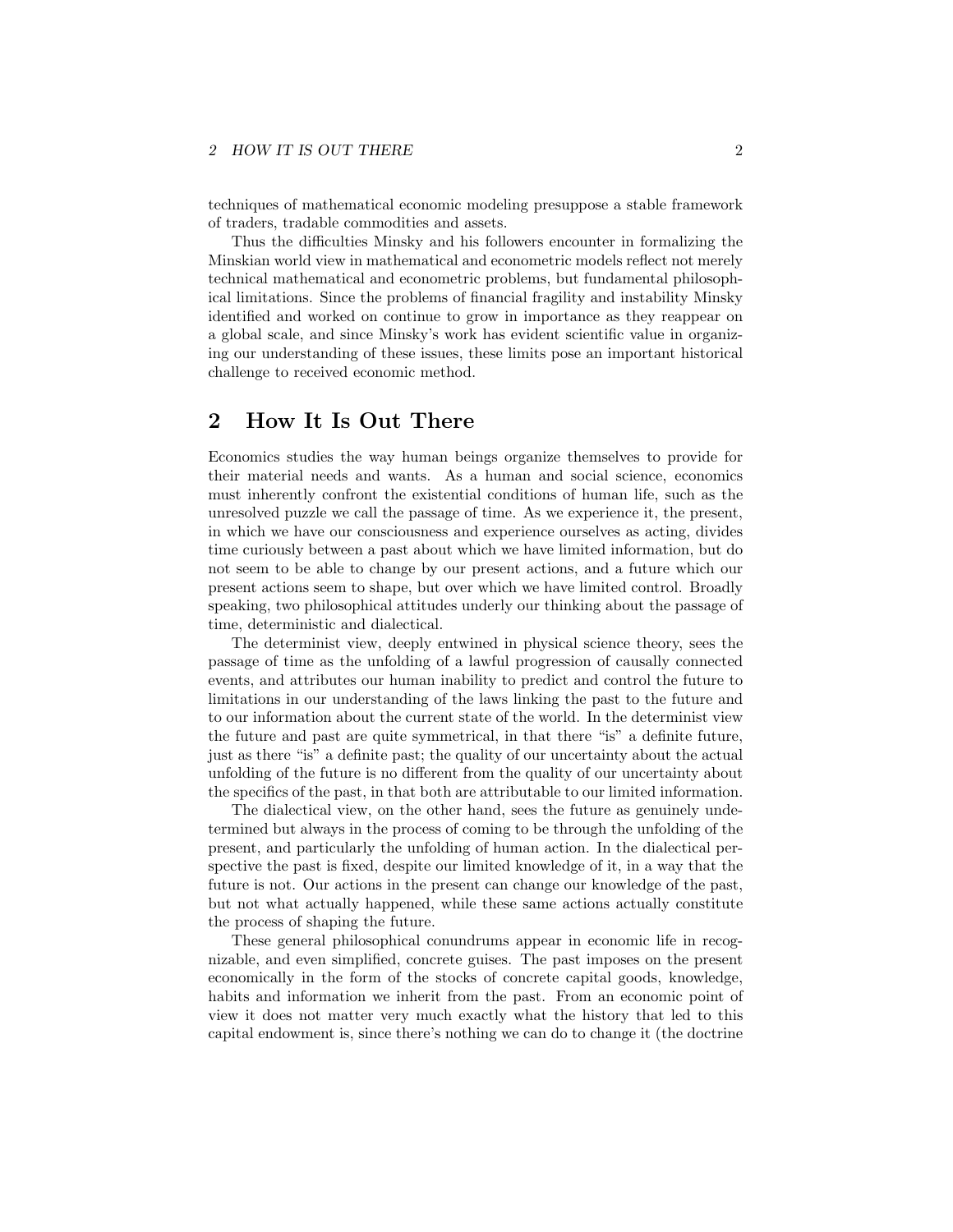of "sunk costs"). The stubborn resistance of existing stocks to change spontaneously in accord with our present wishes reflects the determinate quality of the past. On the other hand, human action in the present clearly changes the stock of capital goods and information we pass on to the future. In market-oriented societies the actions that determine investment are mediated by valuing existing stocks of goods and information and speculating on the future valuation of various possible investments. This process is the immediate metabolism of economic life. The economic moments of finance and investment express the deepest existential dilemmas.

To those who devote their lives professionally to this process it has something of a sacred mystery, partaking equally of faith and fear. Savers accumulate wealth in the form of money, general purchasing power, which can command all the huge variety of present pleasures the world offers. Yet savers know that their only hope of perpetuating their wealth into the future lies in converting it into some concrete investment that may turn out to be worthless. Like college sophomores horrified at the prospect of "limiting their options", savers twist and turn in this contradiction, and in the process evolve fantastically elaborate mediations to disguise the plain distastefulness of the act of concrete investment. So wealth, which could provide so much immediate and certain pleasure, goes instead to build the ninth or nineteenth shopping mall around Springfield, Massachusetts, or an impossibly expensive apartment building in Tokyo. Financiers take on the dangerous, if well-compensated, priestly role of consecrating this sacrificial activity, carving up the entrails of historical statistics for omens, and seeking auguries in the flocking and flights of politicians.

Yet this existentially fragile moment of investment drives forward the whole process of production through which we secure our survival and reproduction. When finance and investment are proceeding smoothly and with controlled optimism, production and reproduction also flourish; when the worlds of finance and investment degenerate into hysterical over-optimism or disheveled panic, as they inevitably do, they disorder and disrupt the systems of valuation on which production itself rests.

From one point of view, these are repeated phenomena, which might be likened to the motion of the planets, or the fluctuations of the seasons. All market-oriented societies exhibit the development of financial and investment sectors, and experience the turbulence associated with them. There are recognizable similarities between the financial booms and busts of different economies and different ages, between the South Sea Bubble, the Baring crisis and the Penn Central bankruptcy. But there are also crucial differences. Each generation of savers and investors has to place its bets on its own array of technological and organizational options, in its own historical context. From the subjective point of view, each individual act of investment is a unique existential crisis, not to speak of the unfolding of a systemic boom or bust. Contemplation of the follies and triumphs of the past can perhaps console the investor with the feeling of company, but the South Sea Bubble has limited practical information relevant to the unraveling of world capital markets in 1997 and 1998.

Hy Minsky understood that this is how it is (as did John Maynard Keynes),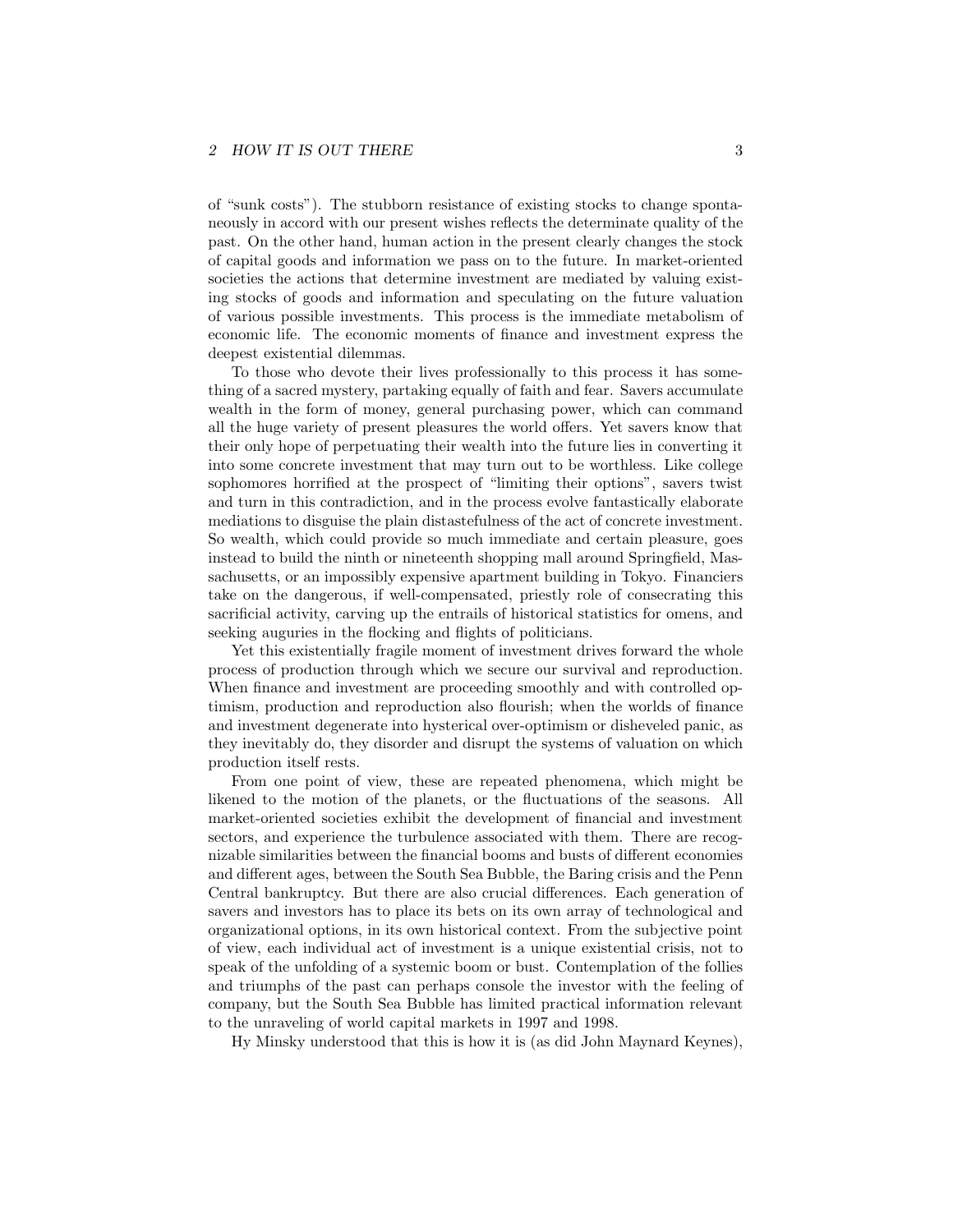and had the unusual philosophical courage to insist on the relevance of the dialectical point of view to the understanding of financial economics. His theses on financial fragility and instability stem from his vision of the financial process as an essentially human confrontation of the present with the future, mediated by all the psychological baggage humans carry to major life decisions: their selfdeception, opportunism, and insecurity as well as their faith, imagination, and steadfastness. From this vision Minsky drew genuine and valuable insight about real historical events, and gained some perspective on the deeper rhythms of financial life. This insight attracted to his work a constituency and an audience, a mixture of financial professionals and heterodox critics of market economies, who disagree on many aspects of capitalist society, but share a fascination with its financial spectacle.

### **3 How Economics Presents Matters**

The high road of twentieth century economics has been the systematic combination of the methods of statistical inference and mathematical modeling. Economists' knowledge of the real world takes the form of simplified mathematical models, in which the relevant phenomena are represented by an unchanging set of quantitative variables. Mathematical models have the great conceptual advantage that they can easily be manipulated to generate counterfactual predictions by changing the parameters of the model. Since one of the main things we want to know about the world is how it would have been (or would be) if we took (or take) some alternative course of action, the predictions of mathematical models satisfy a pressing demand. There are, however, many mathematical models that can plausibly represent relevant aspects of economic reality. Contemporary economics proposes to choose among them by testing their explanatory power over actual observed data. To accomplish this, it is necessary to stipulate a set of rules for connecting the abstract variables of a mathematical model to observable data. Given these rules, the counterfactual predictions of a mathematical model can be interpreted as predicted correlations among observed variables. The underlying mathematical model is validated by econometric technique when at least some observed data can be shown to exhibit at least some of the correlations predicted by the model under at least one set of rules for connecting the mathematical variables to the observed data.

The methodological weaknesses of this procedure turn up every day in econometric practice. It is easy to quarrel over the rules connecting the abstract quantities of mathematical models to observed data (as in the case of measurement of the money supply, for example). Even with agreed-upon rules for operationalizing models, the available data may be compatible with a wide range of mathematical models that have contradictory counterfactual implications (as the debates over identification problems illustrate). As a result, econometric tests have limited power to dislodge economic models that reflect strongly and widely held prior prejudices. Models get into trouble only when they exhibit gross anomalies that show up under robust statistical procedures in a wide range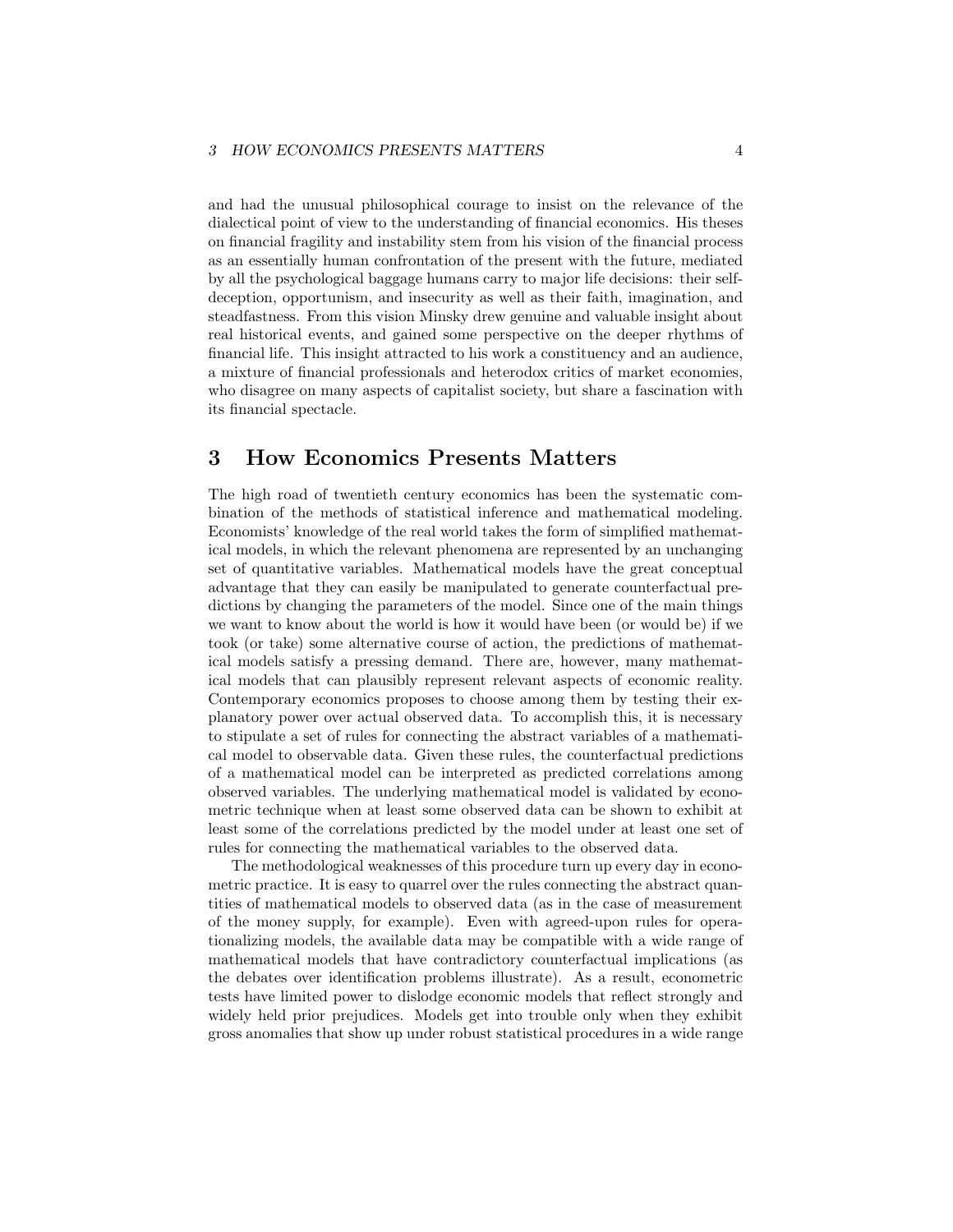#### *3 HOW ECONOMICS PRESENTS MATTERS*  $5$

of data (as in the case of the real business cycle attempts to explain fluctuations in unemployment).

Beyond these chronic methodological weaknesses in contemporary economic practice, however, lies a philosophical limitation. Both the practice of mathematical modeling and the procedures of statistical inference are strongly biased against a dialectical understanding of the unfolding of time.

In the case of mathematical models, this bias arises because they represent change only as the quantitative variation of a given set of variables. A central feature of the dialectical vision, by contrast, is the emergence of qualitatively new phenomena as a systematic response to the contradictions of existing structures. In the field of financial economics, for example, the market responded to the rise in interest rates of the late 1960s and early 1970s not just through a reallocation of portfolios over the existing spectrum of assets, but also through the invention of new assets and intermediaries. In a purely formal sense it might be possible to shoehorn this phenomenon into a mathematical model by positing the latent existence of these assets and intermediaries, and treating their emergence as a quantitative change from zero levels of trading to positive levels. But this is at best an ex post rhetorical maneuver to save the methodology, not a serious scientific strategy, since no sane modeler would venture to include all possible evolutions of the commodity or asset space in a usable model.

The philosophical bedrock of statistical inference is the assumption that the future will be like the past, so that we can use repeated observations of past events to infer at least some features of the future. This essential assumption of statistical method disables it from dealing with qualitative change in interactions, and therefore from coming to grips with a dialectical understanding of the world. Contemporary econometric practice is fertile in devices to minimize or evade this problem. Once one recognizes the pervasiveness of qualitative change, for example, in macroeconomic or financial interactions, it is tempting to save the statistical point of view by retreating to a higher perspective, and segregating the data points into separate "regimes", each of which has its own statistical order. There is nothing logically wrong with these maneuvers, but the complexity of economic and financial reality sharply tests their practical usefulness. Once regimes are allowed to multiply, they rapidly deplete the degrees of freedom necessary to draw strong statistical inferences.

Contemporary econometric practice is most comfortable with a representation of the passage of time as the unfolding of a determinate future governed by the same laws and statistical regularities as the past. This leads economists to represent the moments of finance and investment as problems in forward-looking statistical inference: investors appear in economic models as merely imperfectly informed decision makers. The results of their actions are represented as the potentially insurable consequences of statistical variation. The future in contemporary economics is knowable, though imperfectly known. In a formal sense this strategy can accomodate any degree of irregularity in the operation of financial markets, but its fidelity to the actual conditions in which financial and investment decisions take place is questionable. Financial professionals eagerly consume the information generated from econometric models, because, like all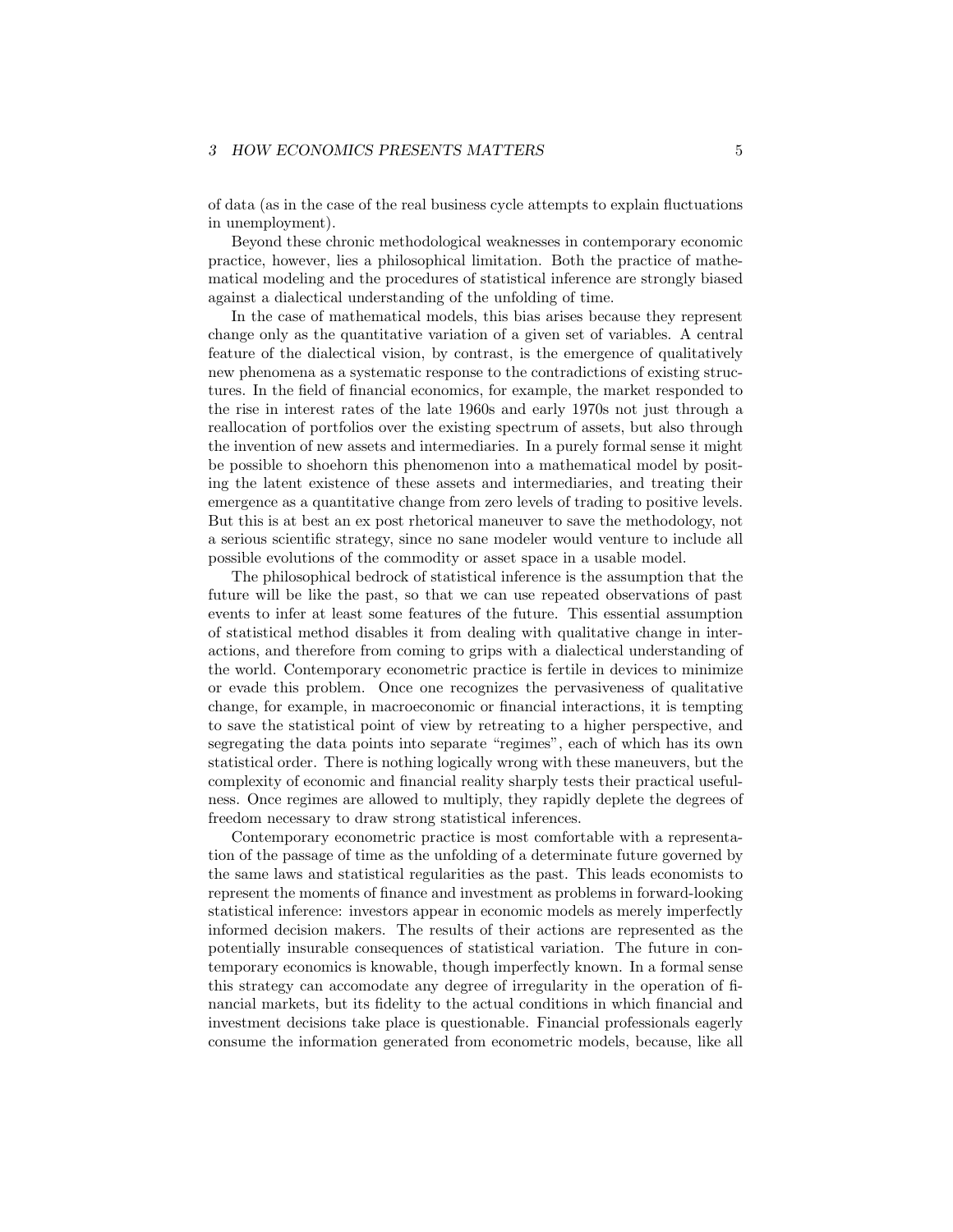information, it is potentially valuable, but are restless with the contention that their work is to divine a determinate future rather than to create an undetermined one.

### **4 Minsky's Methodological Dilemma**

Hy Minsky was an able mathematical economist with a mastery of modern statistical method. Yet his most influential work largely eschews sophisticated mathematical and econometric methods. There is much to be learned from contemplating the dilemma he faced and the practical resolution of it he accomplished in his scientific career.

Minsky recognized important repeated patterns in the evolution of financial markets. For example, he calls attention to the gradual shift during expansions from extreme caution (hedge finance) through boldness (speculative finance) to abandon (Ponzi finance). This gradual loosening of financial restraint is characteristic of all capitalist booms, and plays an important role in supporting and extending boom conditions. But the exact form the progression takes and the mechanisms that support it differ from one historical episode to the next. In one boom the speculative vehicle may be equities, in another real estate, in another speculation in high-profit margin foreign investment. Investors can work themselves into perilous positions by borrowing to buy stock on margin, or through derivatives trades, or by depending on political promises of exchange rate stability to hedge positions across different currencies. Minsky can call our attention with hindsight to the structural similarities of these episodes but cannot give us the power to recognize the next concrete form the progression will take. Awareness of these structural similarities is surely valuable knowledge, rooted in a scientific recognition of a kind of repeatable and therefore partly predictable phenomenon. But the qualitative metamorphoses of financial fragility are at a far remove from the apparent quantitative regularities of growth rates of GDP, or intertemporal correlations of business cycle indicators.

When Minsky's followers try to formulate his vision into mathematical models, they face a series of methodological riddles. It is not easy to formulate a single, generic, range of assets to represent the multifarious vehicles for the financial maneuvers that lie behind financial fragility. The model needs to be able to represent a shift in the average riskiness of position. This presents a challenge to conventional portfolio analysis, which largely analyzes the distribution of a given pattern of risk among asset holders, or its pricing by a single representative asset holder. It is not clear exactly where to locate a parameter to represent the financial boldness of investors. In Minsky's discourse, the shift toward more exposed financial positions is not simply a psychological phenomenon based in the increasing optimism or level of denial of investors (though that is surely part of the process), but involves strong competitive pressures on individual investors to conform to group norms that are themselves shifting. Surveying episodes of financial fragility from the perspective of the rubble left by the eventual meltdown, we are predictably shocked and amazed by the willingness of responsible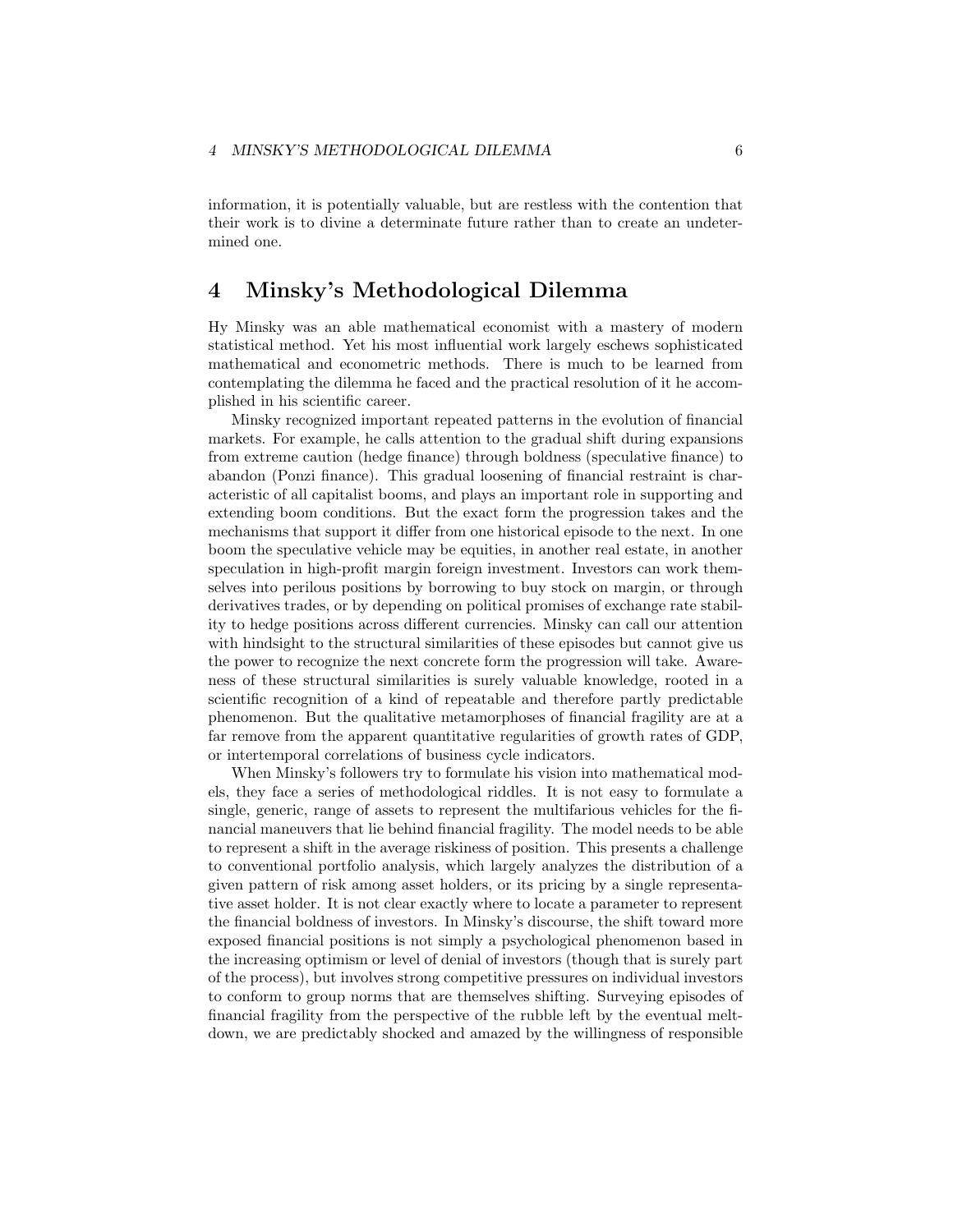and experienced bankers or portfolio managers to continue to pour money into already gorged emerging markets, or negotiate even more improbably enormous loans with insolvent states. But if all the other banks or funds are generating exciting levels of fees and initial returns from these commitments, the manager who swims against the tide frequently lands in a department far away from the hot action and big bonuses long before the crash reveals her or his wisdom in retrospect.

Most attempts to model financial fragility mathematically settle on the procedure of positing a quantitative variable representing the risk tolerance of investors that appears as a shift parameter in asset demand functions. (See Taylor and O'Connell, 1985, and Sethi, 1992 for two closely argued examples and references to further literature in this vein.) This variable itself is assumed to evolve in response to the history of the modeled system. It is possible to create models of this kind in which the instability of positive feedback between rising asset prices and higher risk tolerance leads to catastrophes or cyclical or chaotic trajectories. These models give us some general insight into the possible consequences of shifting asset preferences, but inevitably lose most of the richness of Minsky's account in the translation to mathematical language.

Furthermore, it is inherently difficult to calibrate these models to statistical data because of the key role played by the unobservable variable representing the shift in asset demands. It is tempting to associate this variable empirically with some measure of financial market stress, such as the difference in yield between privately issued bonds subject to default risk and government issued bonds free of default risk. But from a conventional modeling point of view these market measures are themselves endogenous to the financial process, so that they are unsuitable representatives of exogenous shift factors in the underlying mathematical model.

Even without the complications introduced by the need to pass from a mathematical model to an operational and estimable econometric model, Minsky's work raises significant problems concerning the quantitative measurement of financial fragility. Many financial statistics, such as the flow of funds tables, are essentially the statistical means of variables aggregated across a population of institutions or markets. These averages show rather low variability over the business cycle, even in periods where qualitative evidence for financial fragility is quite persuasive. What seems to be happening is that the the drift toward exposed financial positions the financial fragility hypothesis posits takes place through a shift in the statistical distribution of balance sheets which has a smaller impact on the center of the distribution than on its tails. When financial crisis or pressure begins to tell, it hits a few highly exposed firms or sectors first, and only gradually spreads through the whole system. Thus there may be some reason to think that a research program focused on the higher moments of the distributions of key financial variables may shed more quantitative light on financial fragility.

But there are limits to all balance sheet based data as reflections of Minskian fragility, because some of the central characteristics of assets are not and perhaps cannot be reported on balance sheets. Take the issue of "nonperforming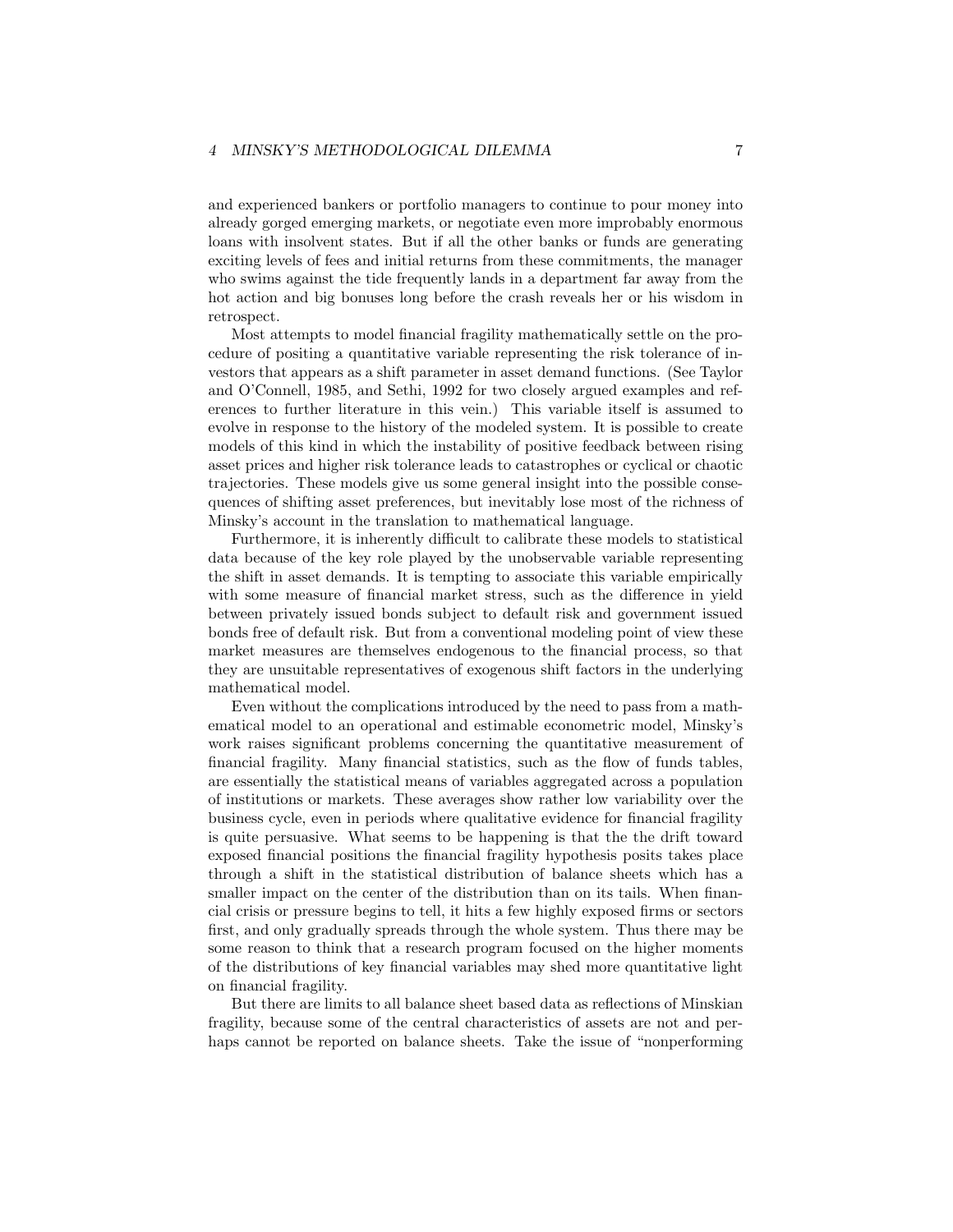loans" of banks, for example. Bank examiners require banks to set aside capital reserves to offset potentially worthless loan assets. (The failure of Asian bank examination systems to enforce this procedure consistently is one of the forms of "nontransparency" on which some commentators blame the Asian crisis of 1997–98.) These reserves are a kind of quantitative measure of the qualitative status of the bank's loans. But the reserves and judgements of potential "performance" of loans are administrative evaluations, not market-generated data. Bank examiners may tend to fall behind the curve of the evolution of the market, either in underestimating or overestimating the actual value of assets. In a serious financial crisis and panic, for example, when the chips are down on the question of financial fragility, it is almost certain that some loans examiners view as sound will fail to perform as a result of disruptions spreading through the financial and production system.

In view of these problems, I am not surprised that Minsky largely eschewed the project of formalizing the financial fragility hypothesis as a mathematical and econometric model. The pursuit of this project would have diluted the powerful insights of the financial fragility hypothesis in a host of ways. The general hypothesis would have become identified with a particular mathematical model and procedure for operationalizing the relevant concepts, and its scientific status would become hostage to the performance of that particular instantiation of the ideas. Since the financial fragility hypothesis calls into question the laissezfaire dogma of the superior informational and resource-allocating performance of markets around which mainstream economics unifies itself, any particular operationalization would become a target of critical work searching out its weaknesses. Minsky may have been justifiably wary of pursuing this rocky road.

But I think the deeper reason for Minsky's reluctance to formalize his ideas in line with econometric fashion was his recognition that the formal, statistical methods adopted by contemporary economists are inherently hostile to critical and qualitative insights into the performance of markets as human and social institutions. In this sense Minsky was loyal to what he knew from his voracious reading of financial and economic history, from his experience as a bank director, and from his lifelong astute observation of the drama of financial market instability and policy reaction to it. If mathematical or econometric models failed to confirm these insights, so much the worse for the models. Why make hardwon insights hostage to methodologies that approach subtle questions with blunt instruments?

# **5 Minsky's Challenge to Economic Method**

And what about those blunt instruments? Is it possible to improve the traditional methods of mathematical modeling and econometrics to embrace some or all of the dialectical point of view? While there are some constructive steps to be taken in this direction, it is doubtful that technical improvement alone can address the deeper problems involved here.

Perhaps the most pressing shortcoming of current mathematical modeling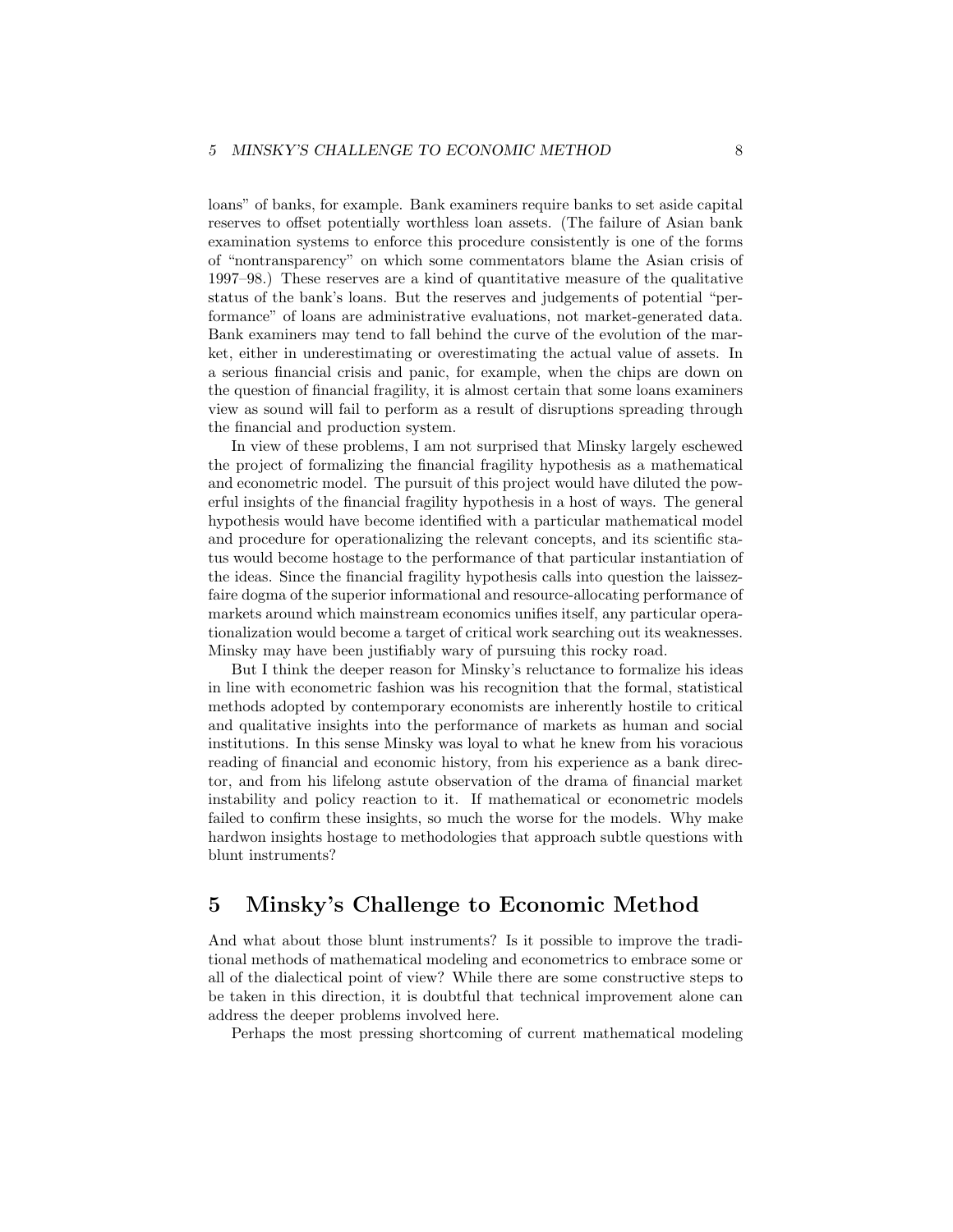and econometric practice is its excessive reliance on assumptions of linearity in the relations it studies. The last fifteen years have seen tremendous progress in the introduction of nonlinear methods into economic and econometric models. We now understand better the interplay between local and global stability in economic models, and the mathematical modeling toolbox has been greatly enriched by the addition of the ideas of bifurcation analysis and nonlinear dynamical systems. Nonlinear models can come closer to reflecting dialectical insights. For example, the emergence of new equilibria in bifurcations bears some resemblence to the dialectical notion of the qualitative evolution of a system. The existence of multiple equilibria in nonlinear systems and the consequent division of the state space into multiple basins of attraction allow small shocks to have large global impacts. As I remarked above, these tools have been the main route through which economists have tried to formalize the insights of Minsky's financial fragility hypothesis. Despite the fertility and beauty of nonlinear mathematics, it is doubtful that these techniques, which remain firmly rooted in the assumption of an unchanging underlying state space, can completely express the fluidity of human social interactions.

Nonlinear econometrics has also made important advances in recent years, with the salubrious effect of revealing how much of what we thought we knew from empirical studies reflects researchers' assumptions of linearity rather than the underlying structure of the data. One helpful effect of nonlinear perspectives is to make econometric investigation more cautious in its claims. The use of nonlinear and nonparametric methods has revealed important nonlinear structures in economic data. But nonlinear and nonparametric methods also underline how limited the empirical basis for identifying these structures actually is. The assumption of parametric linearity (as in linear regression models) tends to exaggerate the resolving power of data over hypotheses by averaging correlations over different domains. Thus relations which are well-identified in a small region of the domain of independent variables appear to be equally wellidentified by linear methods over the whole domain. Nonlinear and nonparametric methods, on the other hand, limit their inferences from each subset of the domain to that local region. The nonlinear perspective in this respect helps to reconcile econometric approaches to financial and macroeconomic problems with the qualitative insights of financial fragility analysis. Linear econometric studies appear to identify robust and pervasive relations in the data that are incompatible with the dialectical insights of financial fragility, while nonlinear studies of the same phenomena lead to more modest empirical claims which are more compatible with qualitative insights.

Another important extension of traditional econometric techniques is the explicit study of the higher moments of distributions of financial and economic variables across populations. Traditional econometrics tends overwhelmingly to assume that relevant distributions are Gaussian, and that information about means and variances are thus sufficient to characterize the whole distribution. As I indicated above, many of the effects of financial fragility are manifested in changes in the spreads of distributions that do not affect the mean much, or at all, and that escape methods that assume constant variance over the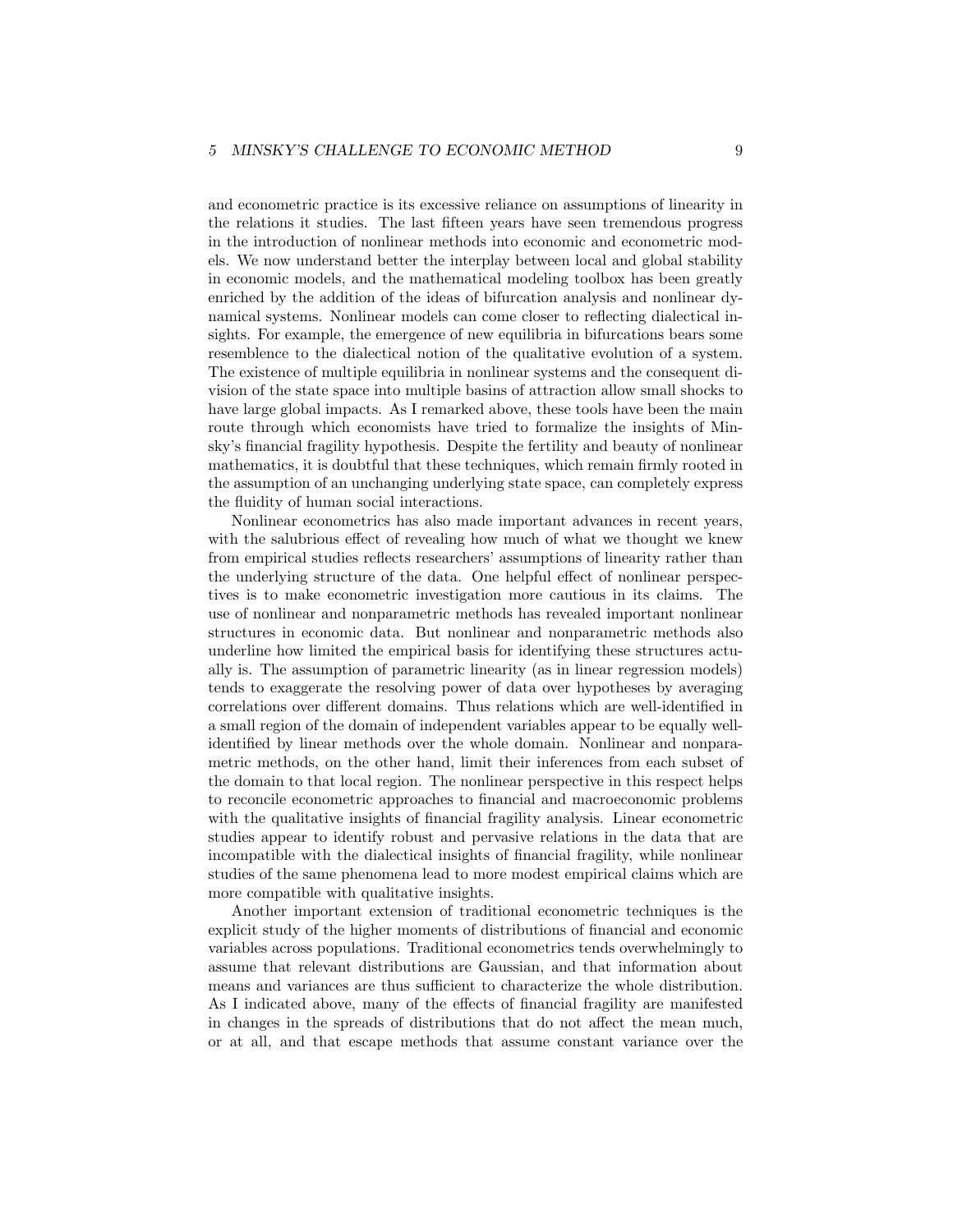sample period. As in the case of nonlinear methods, the extension of econometric techniques to a wider class of parametrically defined distributions or to nonparametrically estimated distributions greatly widens the range of empirical phenomena that we can recognize. But the apparent success of Gaussian methods in identifying structure in empirical data rests heavily on the a priori assumption of normality of the underlying distributions. With the abandonment of this assumption, it becomes much more difficult to identify structure reliably in the relatively small samples of macroeconomic time series.

There is a long minority tradition in data analysis, with which Minsky's work has considerable affinity, which has regarded the methods of linear, Gaussian, statistical inference with skepticism. This tradition puts its money on accounting identities, which do not by definition need to be estimated, only measured. A great deal can be learned about the evolution of contemporary economies by a careful study of accounting data. Since accounting methods are constructed to reflect actual developments with as much fidelity as possible, they have no bias toward representing the economic system as regular or stable. Thus it is possible to go a considerable distance toward joining the dialectical and accounting approaches to economic analysis. There always remains, however, an unbridgable gap: accounting methods are inherently limited to measuring the outcomes of the system ex post, that is, after the fact and the resolution of the contradictions implicit in its motion. The dialectical point of view, on the other hand, strives to represent the world with its contradictions and possible futures intact, and thus to allow a discussion of such inherently ex ante issues as the appropriateness of policy.

While the development of more sophisticated and more modest mathematical and econometric methods to attack problems of the type that preoccupied Minsky is surely worthwhile, it is unlikely that this path will lead to a satisfactory synthesis of the dialectical and mathematical/statistical points of view in the foreseeable future. Lacking such a synthesis, financial and economic analysis could still benefit from two changes in methodological style.

First, we could acknowledge more directly the limits of traditional mathematical and econometric modeling techniques in attacking inherently dialectical problems in social science. The point here is not to abandon these methods altogether, since their utility in organizing masses of statistical information and clarifying our thinking about a huge range of complex policy problems is unquestionable. But the power and utility of these traditional methods is restricted to answering a particular type and range of questions, and this fact needs to be more widely appreciated. Mathematical models are tools to clarify our understanding of simplified, imaginary systems that we hope represent coherent aspects of a complex economic reality. They are possibly the only reliable tool for exploring the response of such imaginary worlds to parametric changes. Since we depend heavily on simplified imaginary metaphors to grasp real complexity, mathematical modeling is an indispensable moment in the development of our economic knowledge. But the insights mathematical models offer should not be exaggerated into a parody of science that claims that roughly calibrated models are "true", or recklessly proposes to extrapolate their implications far beyond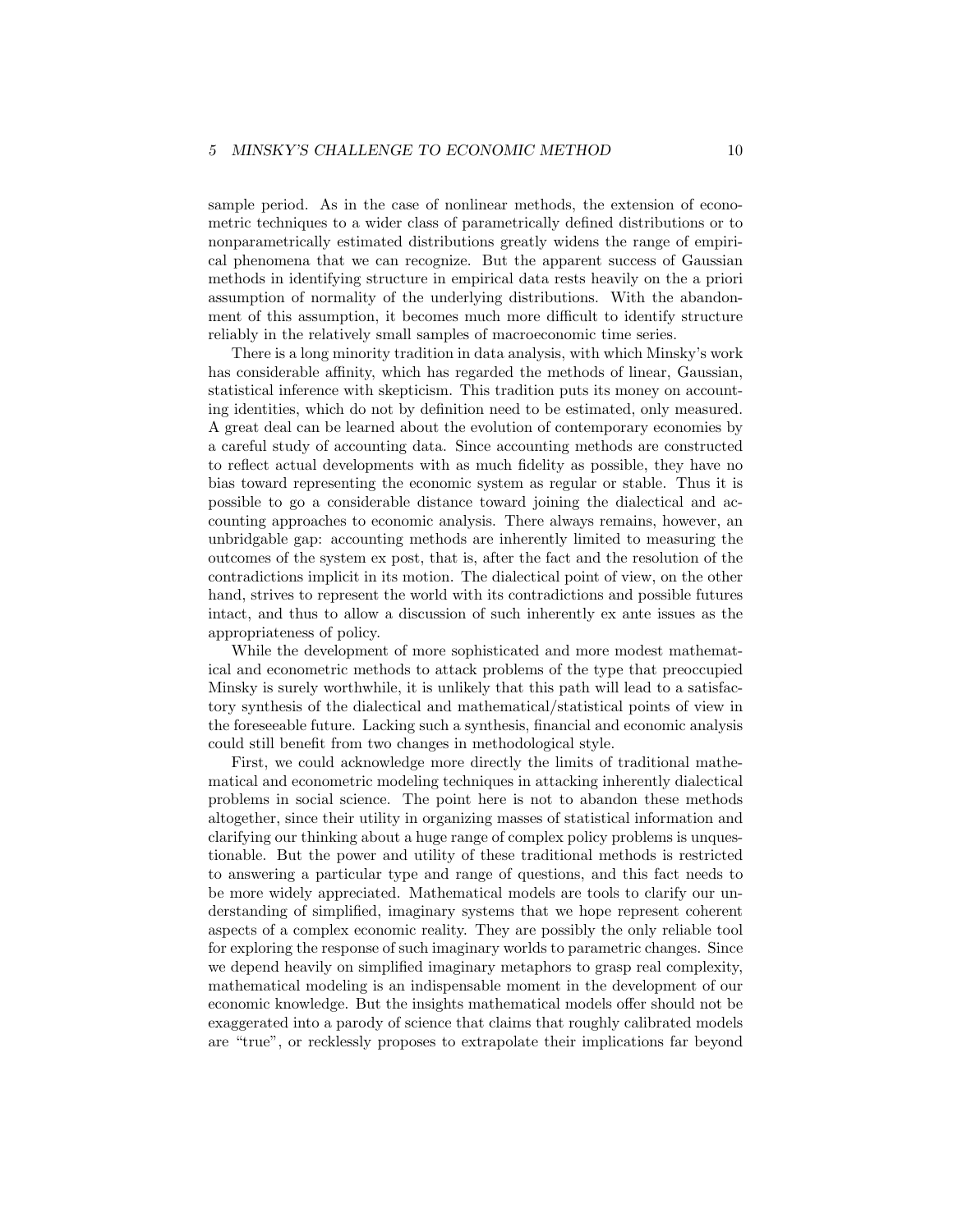#### *5 MINSKY'S CHALLENGE TO ECONOMIC METHOD* 11

the natural limits of the metaphor on which they are based. Similarly, statistical techniques can tell us whether a given data set can resolve the magnitude of an empirical effect on the basis of a particular operationalization of a theoretical concept and within the limits of a particular stipulated statistical methodology. This is also important information, especially in cases where the result is relatively robust against changes in the operationalization of the concept and the assumptions of the statistical model, and is thus relatively uncontroversial. But the ability of statistical studies to answer this important type of question does not authorize us to elevate statistical correlations into facts of nature or society that transcend particular time periods or institutional structures.

Second, it would be well for economic and financial scholars to recognize more generously the validity and importance of the insights won through dialectical investigation, like Minsky's financial fragility hypothesis. This is also real human knowledge, and people who understand its discoveries are in a better position to understand historical developments, to manage their personal affairs, and to make economic and financial policy. The dialectical tradition in economic analysis serves, in any case, as the (too often unacknowledged) seedbed of ideas out of which mathematical and econometric models are constructed. There are surely important methodological problems that need to be thought through on the dialectical side as well. Given the historically specific and institutionally fluid nature of the dialectical vision, what types of arguments can its practitioners offer to recommend their claims? Here the financial fragility hypothesis, and Minsky's development of the discourse based on it, offer some promising suggestions. Minsky had a lively sense of the importance of validating his insights with historical examples and parallels, and of linking general patterns to a detailed examination of institutional reality and the unfolding of particular episodes of financial life. Without this thick texture of well-informed argument, the financial fragility hypothesis would have been less persuasive and less well-crafted as a part of economic knowledge.

The real knowledge that resides in qualitative, dialectical insights is recognized in the practice of many successful contemporary policy makers. Good central bankers, for example, supplement whatever they can glean from stateof-the-art econometrics and mathematical models with information about the details and specifics of institutional evolution and market fluctuations, and a strong sense of historical perspective, precedent, and timing. A stronger dialogue between dialectical and mathematical/statistical perspectives and methods would bring academic discussion closer to the norms of financial and policy making practice, and provide a stronger base for informed decisions.

It would be well for economic and financial scholars to take Minsky's work and methodological dilemma seriously. The seeds of future economic knowledge most likely are to be found in the fields Minsky tilled.